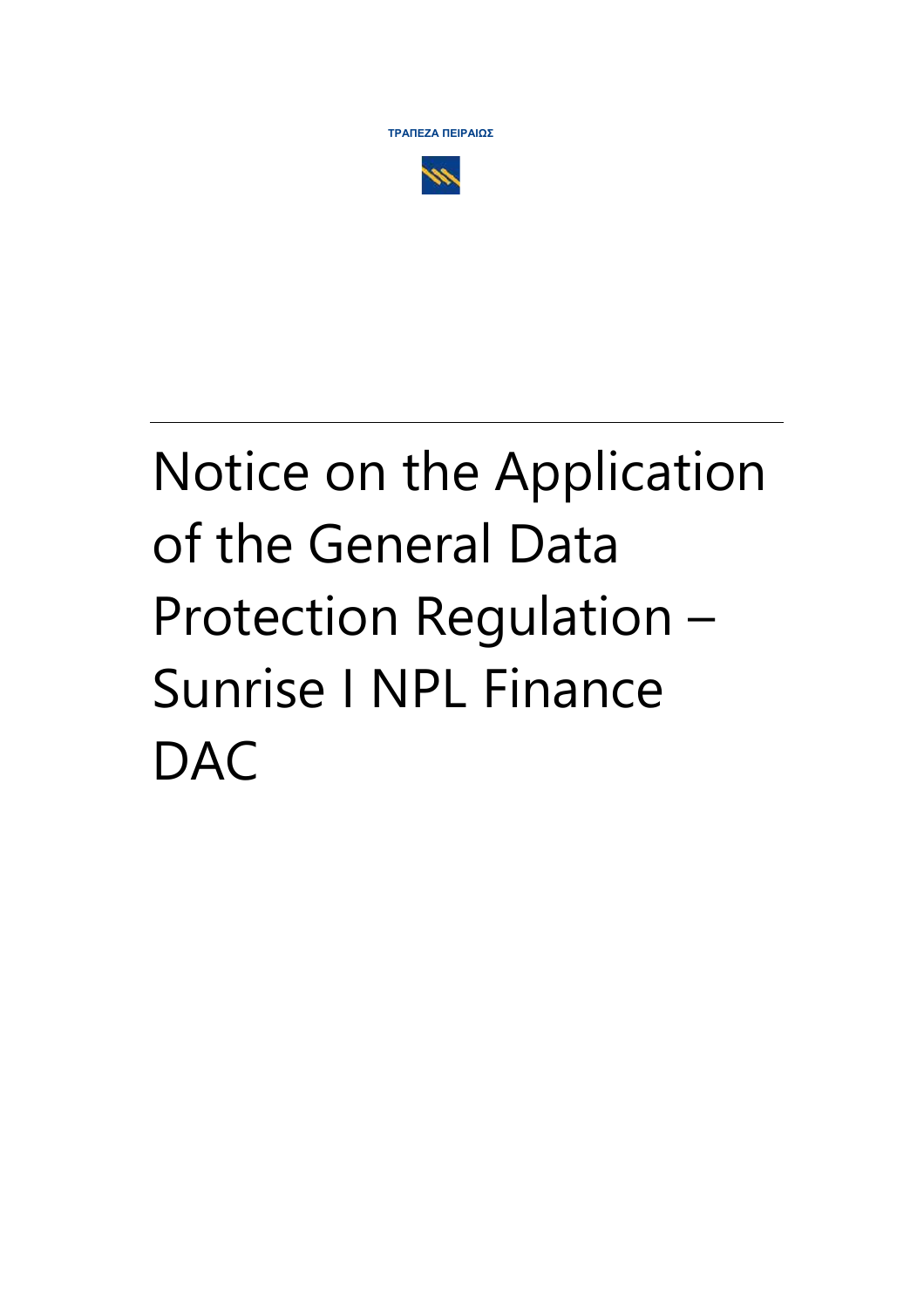The special purpose vehicle under the company name Sunrise I NPL Finance DAC, a designated activity company incorporated under the laws of Ireland, with registration number 675770, and having its registered office at Fourth Floor, 3 George's Dock, IFSC, Dublin 1, Ireland, hereinafter referred to as the "Company", in its capacity as the Controller of Personal Data, in the context of the General Data Protection Regulation (EU) 2016/679 which entered into force on 25 May 2018, hereinafter referred to as the "GDPR" as currently applicable, and in the context of Law no. 4624/2019 regarding Personal Data, under the heading "Personal Dara Protection Authority, implementation measures of the Regulation (EU) 2016/679 of the European Parliament and of the Council of 27 April 2016 on the protection of natural persons with regard to the processing of their personal data, and the incorporation into the national legislation of the Directive (EU) 2016/680", hereinafter referred to as the "Law" and the current legislative and regulatory framework, hereby provides you with the following information regarding the processing of your personal data and your rights as a data subject.

The present notice is addressed to individuals who by virtue of a loan or credit agreement with Piraeus Bank (hereinafter referred to as "the Bank") were liable to the Bank in their capacity as debtor and/or co-debtor and/or co-obligor and/or guarantor and/or collateral provider, including heirs thereof, (hereinafter referred to as the Debtors) in relation to loan/ credit receivables arising from non-performing loans, which have been assigned to the Company by virtue of a credit and loans receivables assignment agreement, hereinafter referred to as the «Portfolio», pursuant to Law no. 3156/2003. Through this assignment, the Company became the owner of all receivables and rights deriving from the loan agreements included in the Portfolio, as well as the Controller of the Personal Data arising therefrom. The management of the loan agreements is undertaken, on behalf of the Company, by the receivables servicing company under the name "Intrum Hellas Loans and Credit Receivables Servicing Société Anonyme" with distinctive title "Intrum Hellas A.E.D.A.D.P." (hereinafter "Intrum Hellas"), licensed and supervised by the Bank of Greece in accordance with the provisions of the Law no. 4354/2015 (Decision No. 326/2/17-9-2019 of the Credit and Insurance Committee, published in Government Gazette No. 3533 / 20-9-2019). The present notice is also addressed to any third parties (natural persons) related to the Debtors, including, without limitation, family members, representatives, attorneys at law, process agents (in Greek: antikliti), other authorised persons, employees, associates, legal representatives, shareholders and beneficial owners of debtors who are legal persons or entities etc.) affiliated with the above and/or relating to the loan/ credit receivables thereof. It is noted that if a debtor and/or co-debtor and/or co-obligor and/or guarantor and/or collateral provider is a legal person or entity, this notice is addressed to its administrators, representatives, partners and members of management, employees, attorneys at law, process agents (in Greek: antikliti), shareholders and beneficial owners whose personal data are processed by the Company.

The processing of personal data consists of the collection, registration, organization, structure, storage, alteration, retrieval, information search, use, transfer, restriction or deletion of personal data that has been or will be brought to the attention of the Company, either as a result of the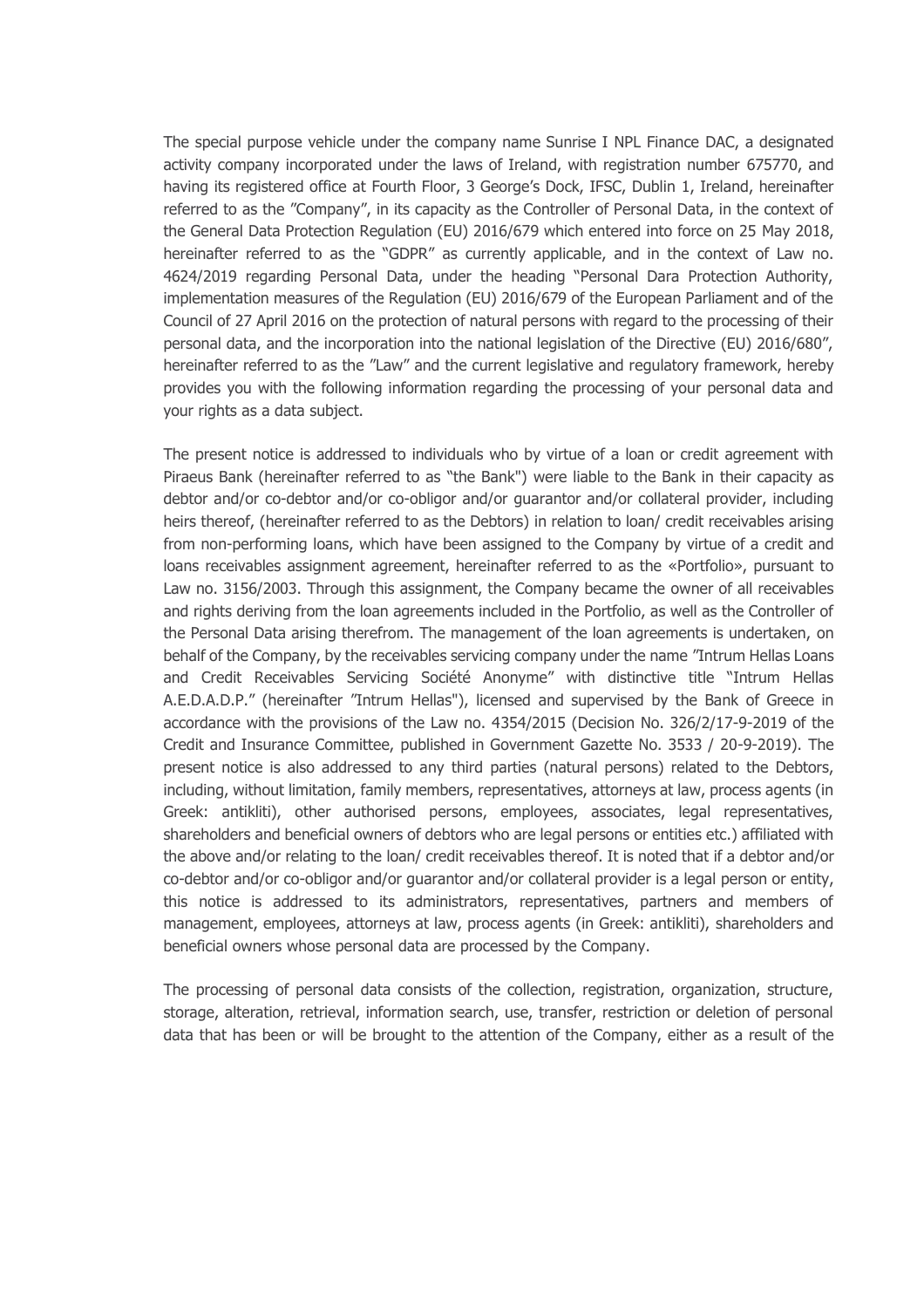assignment of the Portfolio by the Bank or under the receivables servicing agreement by Intrum Hellas, or in the context of information received by the Company from any third party, a natural or legal person or public sector body, in the exercise of a legal right of their own or the Company itself.

In compliance with the applicable legal framework, the Company has taken all necessary actions, by implementing all appropriate technical and organizational measures for the lawful maintenance, processing and safe storage of personal data files, and is committed to safeguard and protect in every possible way the processing of your personal data against any loss or leakage, alteration, transfer or any other unlawful processing.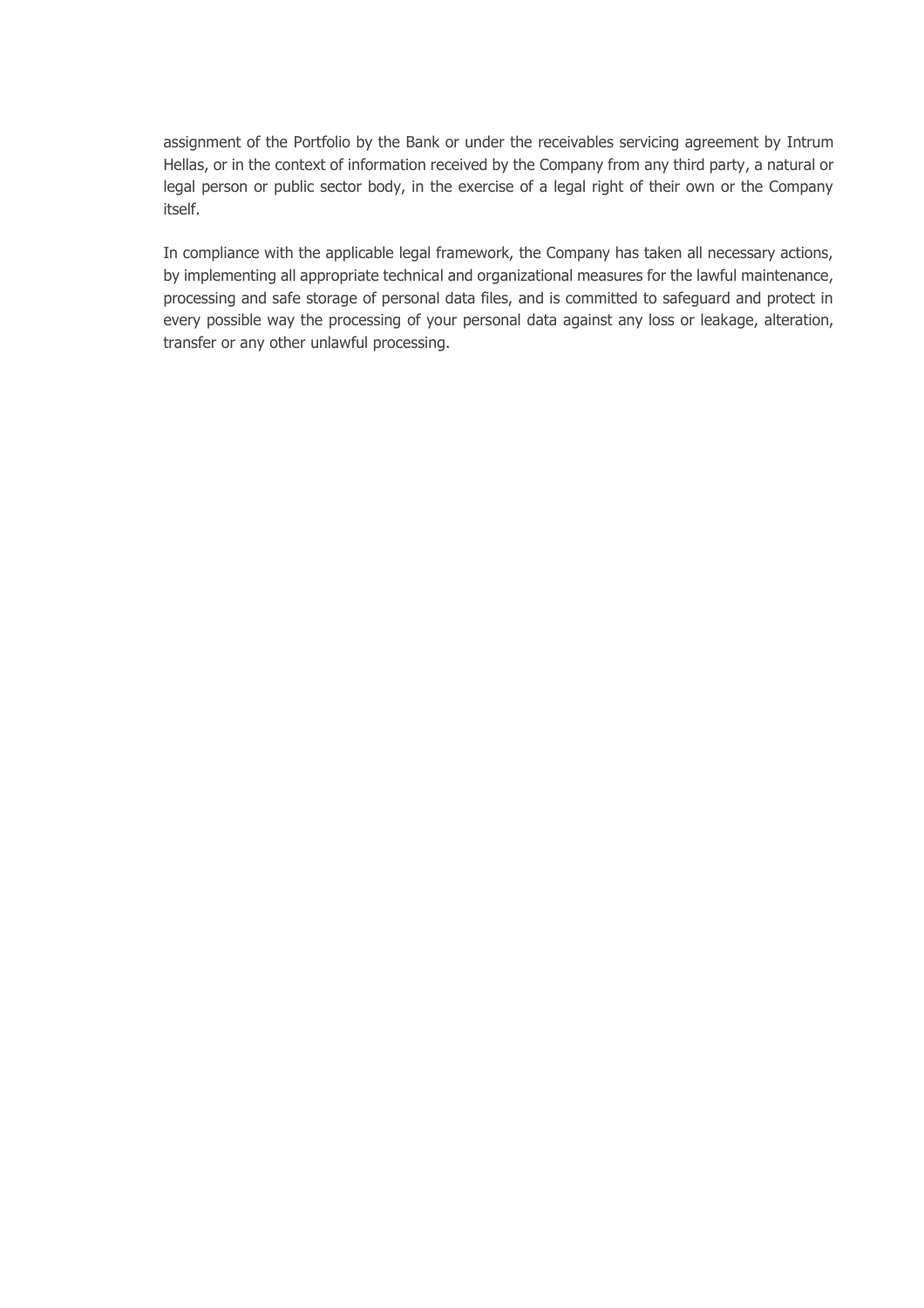- **A. Which personal data we process and where we collect them from**
- The Company shall process your personal data, obtained either by virtue of the abovementioned portfolio assignment agreement with the Bank, or by virtue of the receivables servicing agreement with Intrum Hellas, and which are necessary to the proper performance of the abovementioned business transactions and your debts servicing.
- The Company shall also process your personal data which were received or brought to its attention by any third party, a natural or legal person or public sector body, and which are necessary either to achieve the Company's or any third party's legitimate interests, or to perform the Company's tasks which are, carried out in the public interest (e.g., tax and insurance bodies).
- Aiming at protecting commercial credit and transactions, assessing your credit rating and any assumed credit risks and limiting fraud, the Company has access to your data which may be included in the files kept by the societe anonyme under the company name BANK INFORMATION SYSTEMS S.A., and the distinctive title TIRESIAS S.A. and keeps the following records: a) Default Financial Obligation System (DFO) & Mortgages and Prenotations to Mortgages System (MPS); b) Tiresias Risk Control System (TSEK); c) Credit Consolidation System (CCS); d) Lost or stolen Identity Card and Passport System (IPS); e) Terminated Merchants System (TMS); f) Assigned Requirements from Contracts/Public Works Execution Certifications System; g) Credit Rating System. Access to these files is possible without your prior consent, if deemed necessary for the commencement or continuation of your business relations with the Company (e.g. assessment of any settling/ restructuring your debts request, credit limit review). Detailed information regarding the aforementioned files, the data they contain, their origin, their time of retention by Tiresias S.A. per file or as a whole, as well as the exercise of your rights against Tiresias S.A. pursuant to the new "GDPR" shall be provided directly by Tiresias S.A. (Controller), with registered head office in Marousi, 2 Alamanas Str., 15125 (tel. +30 210-36.76.700) or at [http://www.tiresias.gr.](http://www.tiresias.gr/)
- The Company may also process your data which it has collected from other third parties, such as publicly accessible sources (e.g., Land Regis- tries/ National Cadastre, Commercial Registries, Internet), provided that said data are necessary for the purposes of the processing.
- The Company, through Intrum Hellas, shall collect and process at least the following personal data: Full name, father's and mother's name, details of identity, card/passport or any other official identification document, date and place of birth, sex, citizenship, social security number (in Greek: AMKA),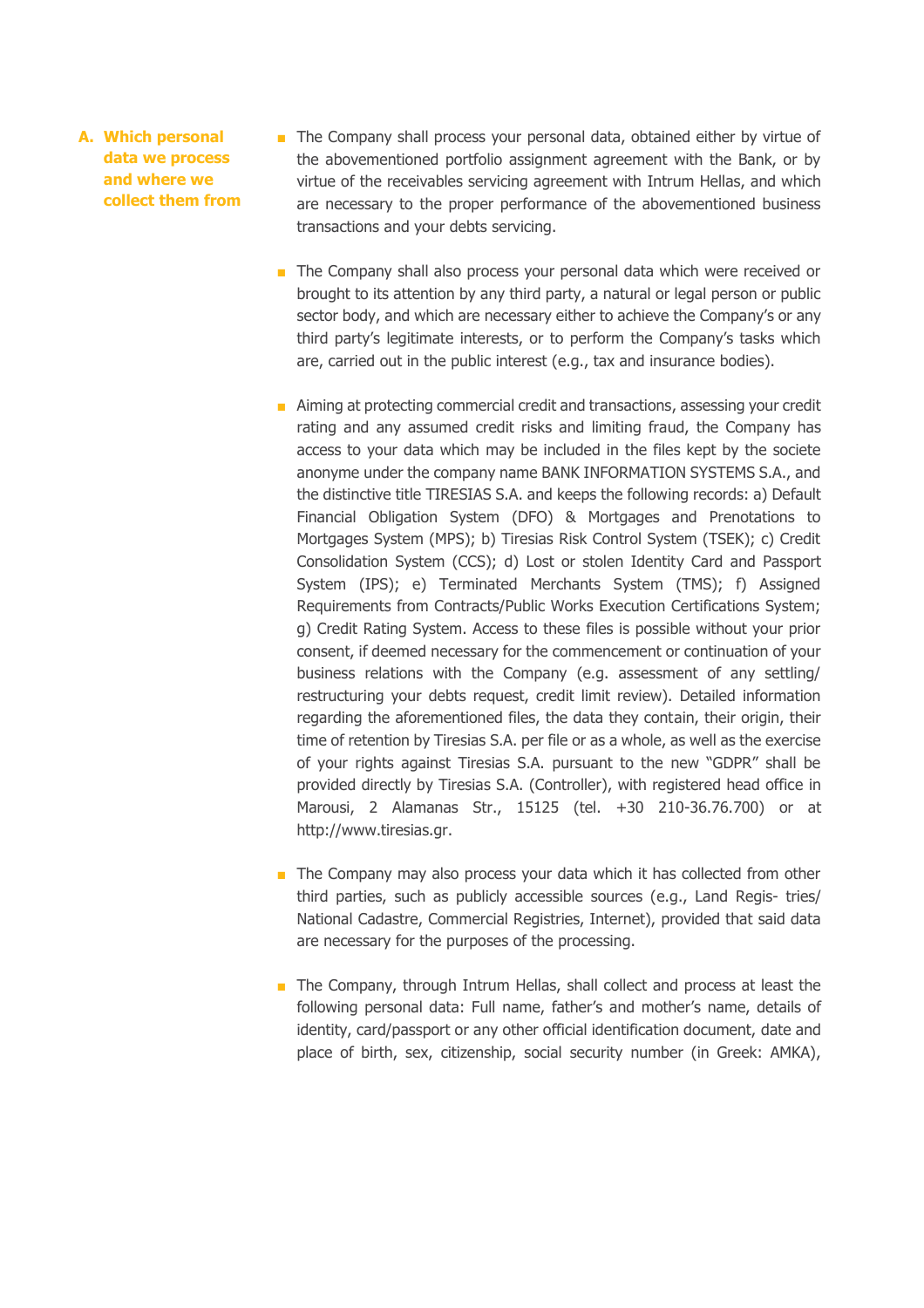marital status or non/ partnership contract/widowhood, dependent family members, permanent address, place of residence, correspondence address, business details and business address, financial data (e.g. income tax assessment), tax residence, tax identification number, telephone number (fixed and/or mobile) and specimen of signature (physical or electronic). Where appropriate, you may be requested to submit additional details (e.g., professional card or student identity card), provided that these data are considered as prerequisite for the commencement or maintaining of a particular business relationship.

■ As part of the evaluation of your financial capacity with the purpose of settling/restructuring your debts, or/and the debts collection, the Company may collect and process additional data, through Intrum Hellas, including but not limited to the following: financial details (e.g., tax returns, income tax assessments, Unified Property Ownership Tax-ENFIA, sole proprietorship financial details) or other income sources, data concerning your creditworthiness, credit profiling and credit scoring data, as well as data concerning the failure to perform your financial obligations property asset valuation, data of the financed or mortgaged property, insurance policies (e.g., coverage against Fire/Earthquakes), data of the Record and Securities Account with the DSS of the ELKAT by HELEX, as well as additional information - as part of implementing the current rules on financial instruments markets.

The collection and processing of your aforementioned personal data by the Company is necessary for the initiation, execution and servicing of your debts.

# **B. Processing of special categories of personal data**

The Company shall not process any personal data of yours which are related to your racial or ethnic origin, political opinions, religion or philosophical beliefs, trade union membership, genetic or biometric data, which confirm your identification as the data subject, and data concerning health or data concerning your sex life or sexual orientation, unless: a) you have given your explicit consent for a specific purpose; b) processing is necessary for the purposes of carrying out the obligations and exercising specific rights of yours or the Company's under social protection law, in accordance with applicable EU law or Member State law providing for appropriate safeguards in respect with your fundamental rights and interests; c) the data have been manifestly made public by you; d) processing is necessary for the establishment, exercise or defense of both your legal claims and the Company's, in its capacity as the Controller; e) processing is necessary for reasons of substantial public interest (investigation of any persecuted act under the laws on the prevention and control of money laundering and terrorist financing). In any case, the Company has taken all necessary technical and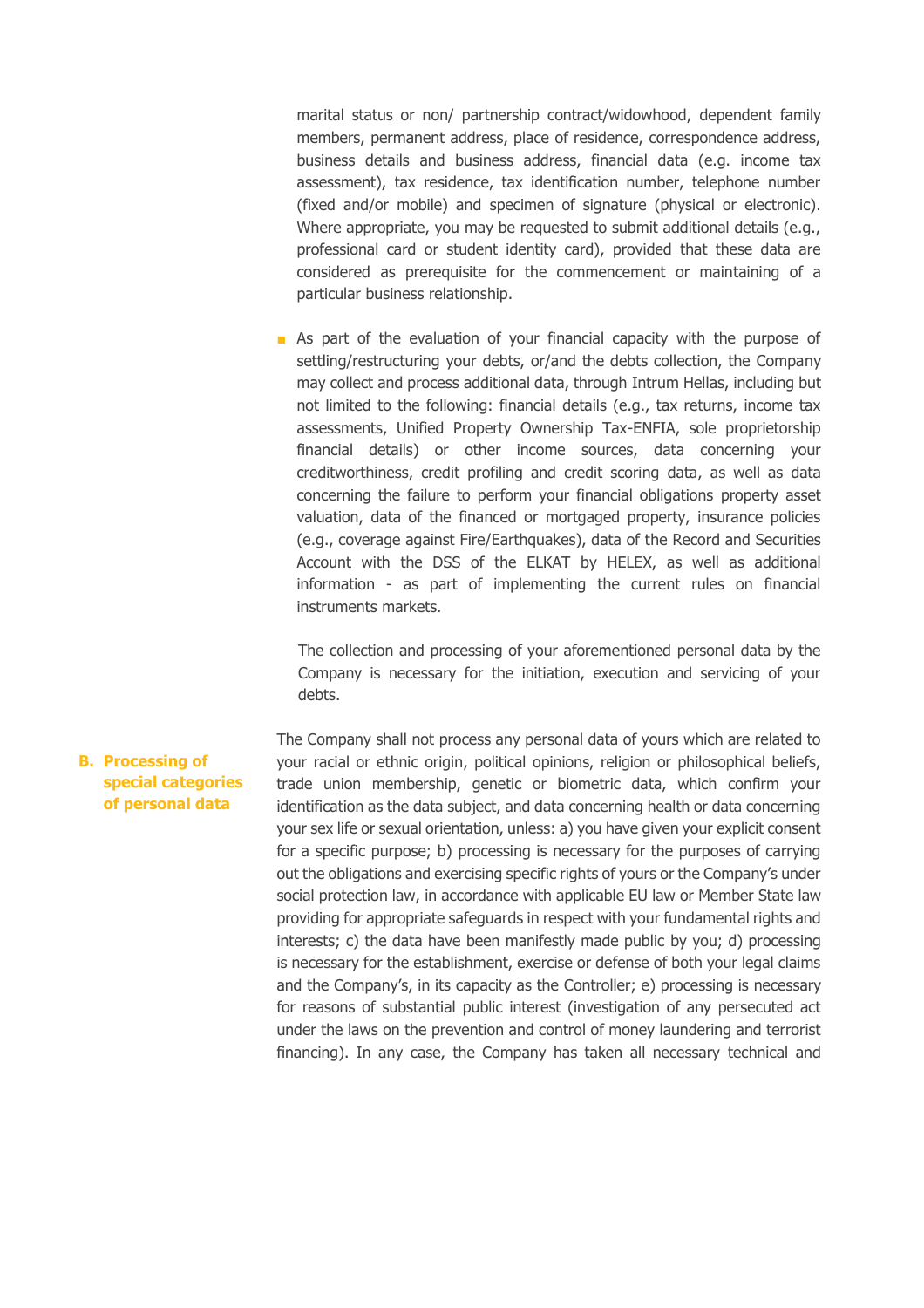organizational measures to securely keep and process your personal data belonging to the special categories above.

#### **C. Children related data** The personal data of minors shall be processed subject to the prior consent of their parents or the persons who have undertaken their parental responsibility, unless otherwise specified by law. For the purposes hereof, minors are persons who have not attained the age of 18 years.

The Company shall legally process personal data, provided that processing:

# ■ Is necessary in order for the Company to comply with the legal obligations according to the Law no. 3156/2003.

- Is necessary for the servicing of your loan/credit receivables, which have been assigned to the Company and in which you are liable in your capacity as debtor or/and co-debtor, or/and guarantor or/and collateral provider, undertaken by Intrum Hellas.
- Is necessary in order for the Company to comply with any legal obligations or for the purposes of the legitimate interests pursued by the Company, which arise from your business transactions with the Company, or other legal rights of the Company.
- Is necessary for the performance of a task carried out in the public interest, in the context of the current legislative and regulatory framework.
- Is based on your prior explicit consent, if processing is not based on any of the aforementioned legal processing bases.
- **E. Withdrawal of consent** Where the processing of personal data is based on consent, you have the right to withdraw your consent, at any time without said withdrawal affecting the lawfulness of processing based on consent before its withdrawal. The withdrawal of your consent may be submitted at Intrum Hellas pursuant to the procedure specified in point K below.

#### **F. Purposes of processing** The processing of your personal data is related to:

**D. Lawfulness of processing**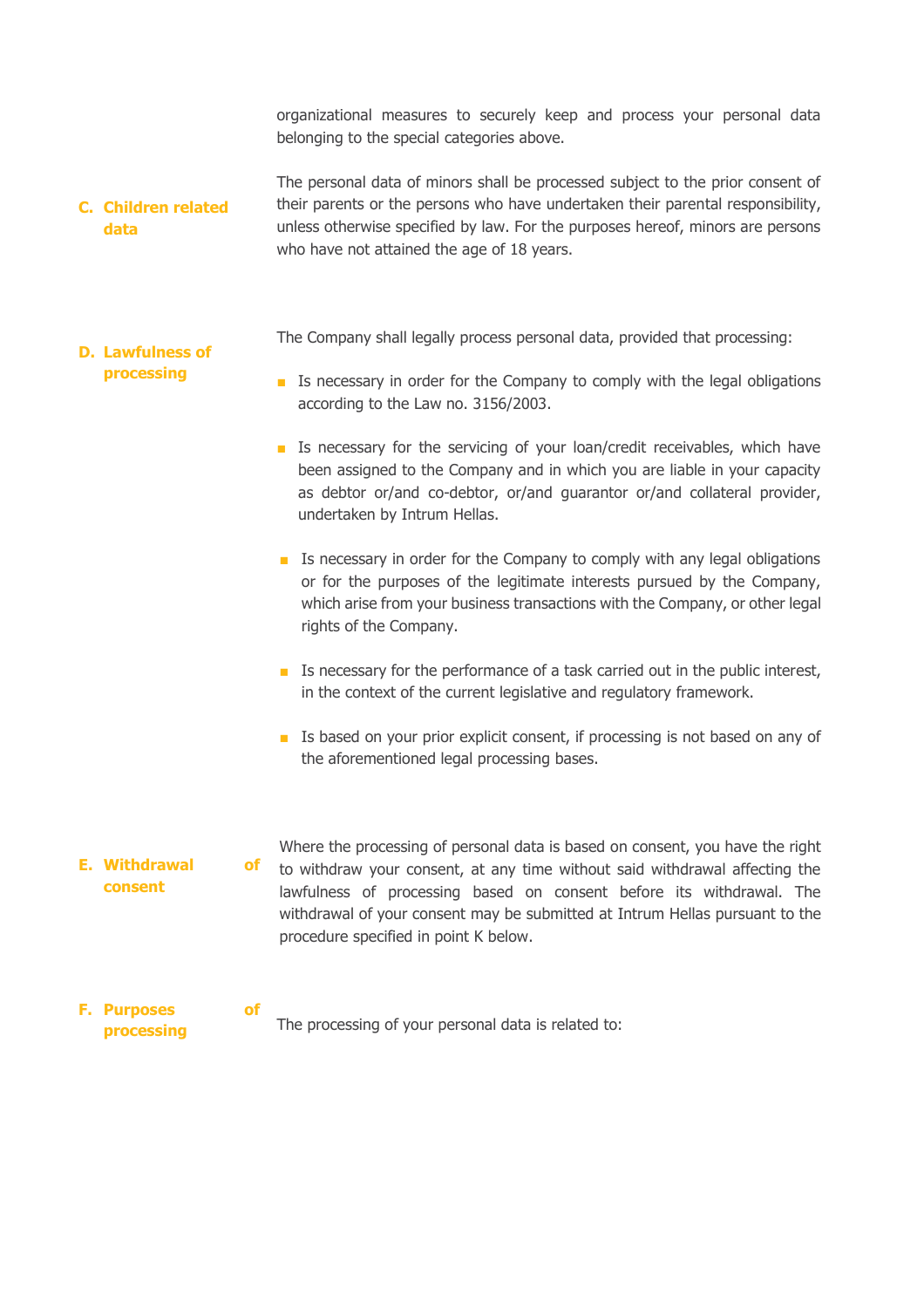- The servicing of your loan/credit receivables which have been assigned to the Company arising from the loan or credit agreement(s), in which you are liable in your capacity as debtor or/and co-debtor, or/and guarantor or/and collateral provider and/or to which you relate as a third party pursuant to the abovementioned undertaken by Intrum Hellas, the proper performance of any transactions within the Company's purpose, the achievement of the Company's obligations in its capacity as Controller, and the exercise of its legal and contractual rights.
- The conduct of any audits, as provided for by the current legislative and regulatory framework, transmission of your data related to your financial behavior, the assessment of your solvency and search for financial behavior data (e.g., from the interbanking records of TIRESIAS S.A.).
- The registration, recording and archiving of all types of your orders to the Company, which have been given in writing, by electronic means or by telephone, in order to conclude transactions and for the protection of transactions.
- The compliance with the Company's legal obligations according to the current legislative and regulatory framework (e.g., legislation on the prevention and control of money laundering and against terrorism, tax and social security provisions).
- The protection of the Company's legitimate interests in relation, among others, to the following: a) any legal claims of the Company which are raised before the competent judicial or extrajudicial / alternative dispute resolution bodies; b) the prevention of fraud and other criminal acts; c) the assessment and optimization of security procedures and IT systems; d) the management of the Company's operational and credit risks; e) physical security and the protection of persons and property (e.g., video surveillance).

## **G. Automated decision and profiling**

The Company shall not make any decisions exclusively based on automated personal data processing procedures. However, it may legally make such decisions, including profiling, for monitoring purposes and for the prevention of fraud and tax evasion at your expense or at the expense of the Company or any third party (e.g., malicious software) , as well as if the processing is necessary for the conclusion or execution of an agreement (e.g., credit scoring, which shall be based on personal data received directly by you or after a search in the financial behavior database of TIRESIAS S.A., and which uses as criteria the subject's income, financial obligations, profession, and the compliance with its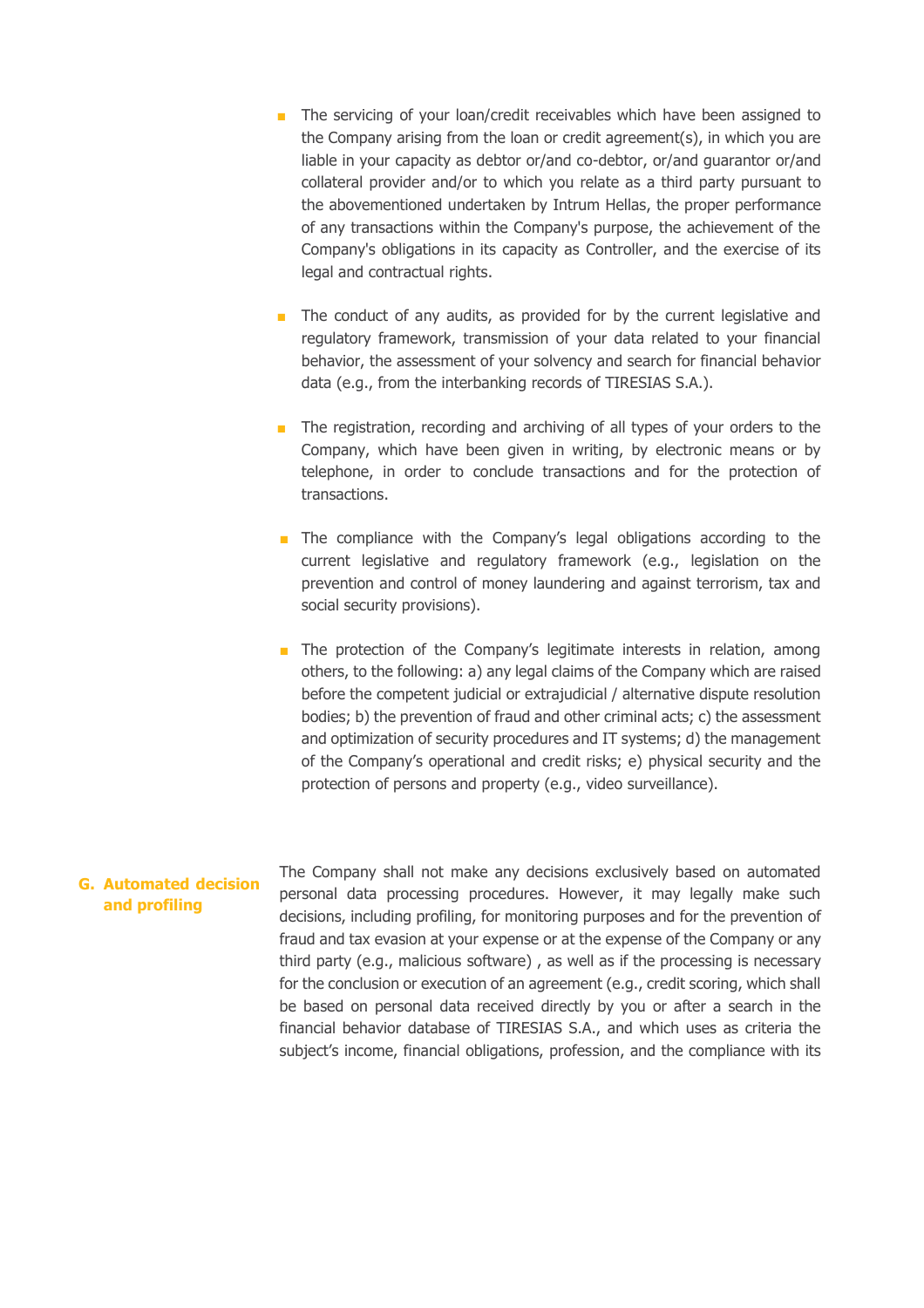contractual obligations as part of the subject's previous financing, which the subject has received from the credit institution or any third creditor, in order to assess your credit rating and to grant you the respective financing).

**H. Data retention period** The Company shall retain your personal data for as long as it is provided for in each case, pursuant to the current applicable legal and regulatory framework, and in any case for a period of seven (7) years after the last calendar day of the year when your obligations under the loan agreement have been fully discharged. In case any request on your cooperation with the Company is not accepted and the conclusion of the agreement is not completed, the data will be retained for a period of five (5) years. In case of litigation, any personal data related to you shall be retained by all means until the end of the litigation, even if the above period of seven (7) years has lapsed.

#### **I. Who are the recipients of personal data** Access to your personal data shall be awarded to the Intrum Hellas's business and operational units' employees, within the range of their responsibilities, in the context of the proper performance and achievement of their contractual, statutory and regulatory obligations, as well as to respective statutory auditors.

The Company shall not transmit or disclose your personal data to third parties, except in case of:

■ Undertakings (domestic and foreign), to which the Company has partly or wholly assigned the processing of your personal data on its behalf, and which have assumed a confidentiality obligation towards the Company either (a) as part of the contractual relations between them, determining the subject, purpose, and duration of processing, the nature of personal data processed and the rights of the Company; or b) as part of their regulatory obligations to respect the principle of confidentiality, such as:

- i. Debtor information companies according to Law no. 3758/2009, as currently in force, which have been registered in the relevant registry, in order to further inform you, as Debtor, and to negotiate the time, method and other terms for the repayment of your overdue debt.
- ii. Payment service and payment processing companies/organizations (e.g. DIAS system, VISA, Mastercard).
- iii. Credit Institutions, Payment Institutions.
- iv. Associated undertakings, such as: Investment societes anonymes (AEPEYs), Mutual Fund Management Companies (AEDAKs), other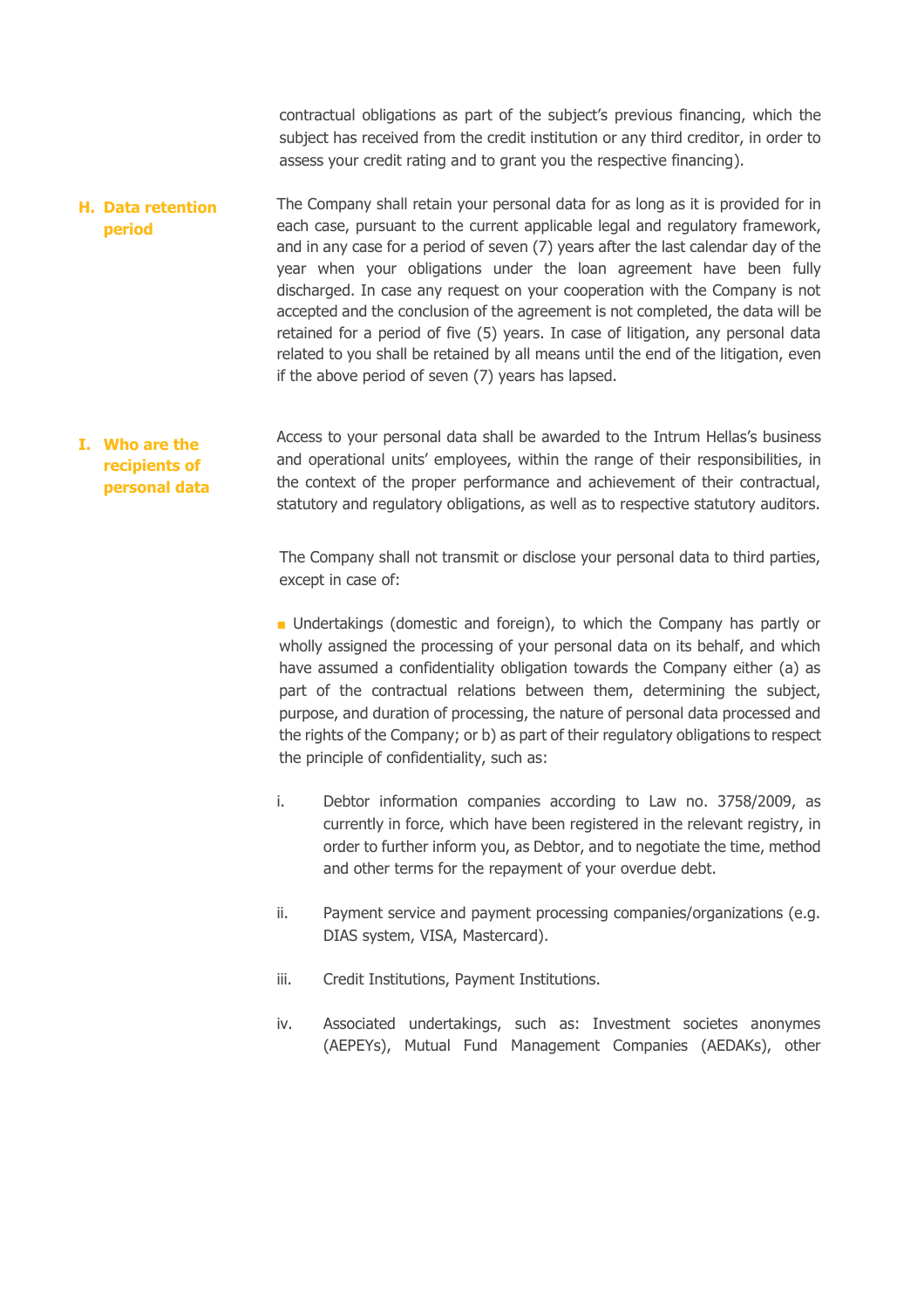financial organizations or bodies or any other Authorities (e.g., Central Securities Depository, Stock Exchanges, Capital Market Commission) in order to service your business relations regarding the provision of investment services.

- v. Loans and Credits Servicing Companies, according to the provisions of Law no. 4354/2015, as currently in force.
- vi. Transmission of data which is imperative for the institution of a business relationship or the execution of an agreement, or for the recovery of the claims in case of failure to comply with any obligations you assumed by means of an agreement you have concluded with the Company (e.g. transmission to cooperating lawyers, law firms and court bailiffs, notaries, engineers and evaluators, auditors and accountants, insurance companies).
- vii. Companies engaged in the digitization and management (storage, destruction) of physical files.
- viii. Companies issuing and dispatching statements
- ix. Companies engaged in the submission of property rights statements in regions which have been or shall be included in the National Cadastre.
- x. Logistics, processing, storage systems in cloud computing "Cloud" and website creation and management companies.

The Company has lawfully ensured that any processors acting on its behalf shall meet all requirements and provide sufficient assurance regarding the implementation of the appropriate technical and organizational measures, so that the processing of your personal data occurs in a way that the protection of your data is ensured.

- Undertakings/companies affiliated to the Company, within the meaning of Article 32 and Annex A of Law no. 4308/2014.
- TIRESIAS S.A. for the protection of credit, the consolidation of transactions and the restriction of fraud, as well as the estimation of the Customer's/ Debtor's creditworthiness regarding the servicing of the receivables.
- Any transmission or disclosure, as required by the current statutory, legal and regulatory framework in general or a court judgement (transmission to judicial authorities, tax authorities, supervisory bodies, intermediaries)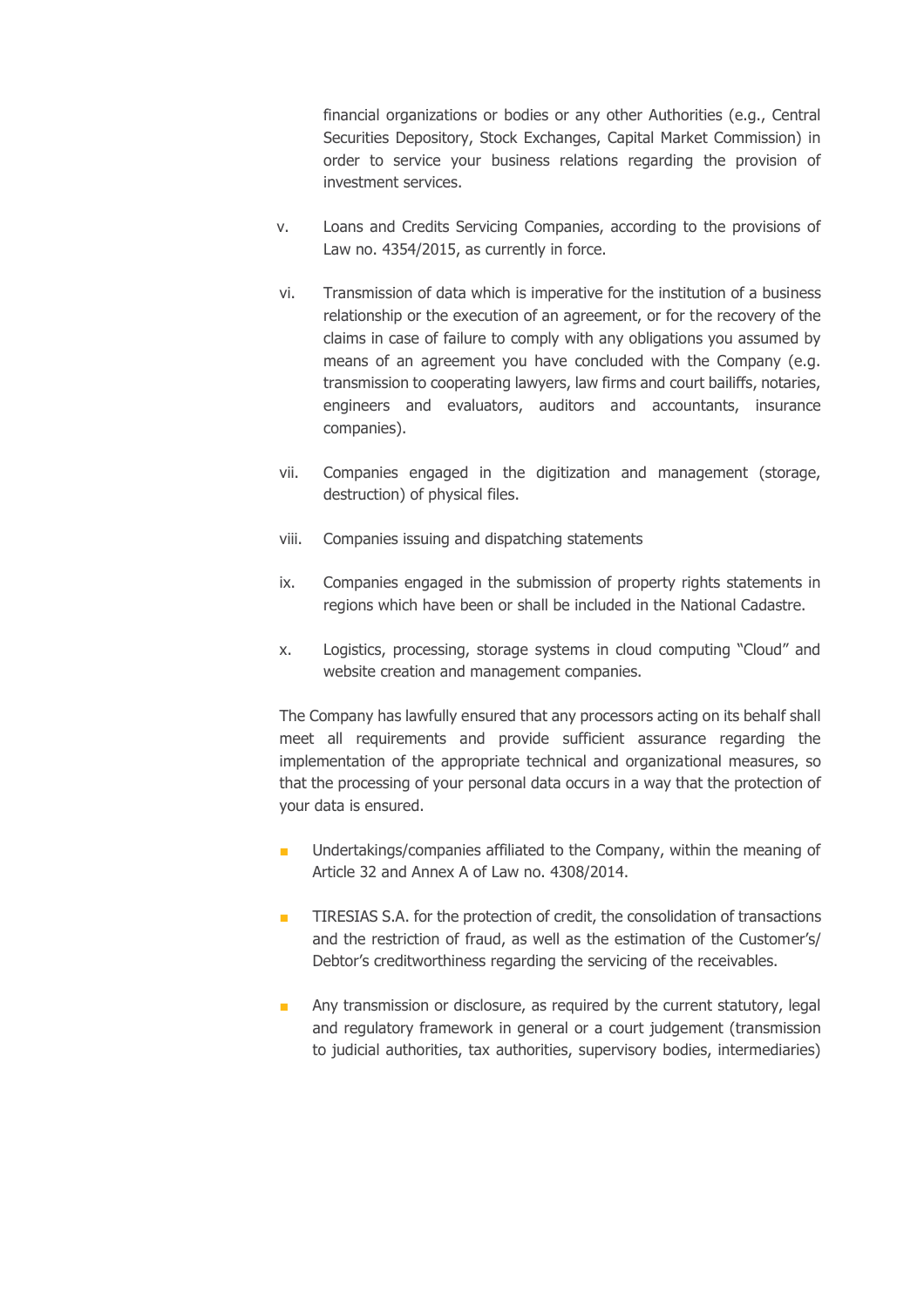in compliance with the provisions on banking secrecy.

- Judicial and Public authorities within the exercise of their duties.
- The Bank of Greece, the other national central Banks of the Eurosystem and the European Central Bank or any other supervisory or audit bodies within their legal duties.

The Company shall not directly transmit your personal data to third countries or international organizations, unless said transmission is required pursuant to the current regulatory or legislative framework. By way of illustration and through the respective national authorities, the Company may transmit your personal data within the scope of the legislation on the Common Reference Model which was developed by the Organization for Economic Cooperation and Development (OECD), or pursuant to the act on tax compliance of foreign accounts by US citizens or US residents holding foreign accounts (FATCA - Foreign Account Tax Compliance Act).

As personal data subject, you have the following rights:

## **J. Data subject rights**

i. Right of access to the personal data concerning you, provided that they are being processed by the Company, in its capacity as the controller, to the purposes of said processing, the categories of data and the recipients or categories of recipients (Article 15 GDPR).

ii. Right to rectify inaccurate data and complete incomplete data (Article 16 GDPR).

iii. Right to erase your personal data subject to the Company's obligations and legal rights to retain them, pursuant to the current applicable laws and regulations (Article 17 GDPR).

iv. Right to restrict the processing of your personal data if either the accuracy of said data is contested or the processing is unlawful, or the purpose of the processing was eliminated and provided that there is no legitimate reason to retain them (Article 18 GDPR).

v. Right to the portability of your personal data to another controller, provided that the processing is based on your consent and is carried out by automated means. This right shall be exercised subject to the Company's legal rights and obligations to retain the data and to perform a task which is carried out in the public interest (Article 20 GDPR).

vi. Right to object on grounds relating to your particular situation, in case